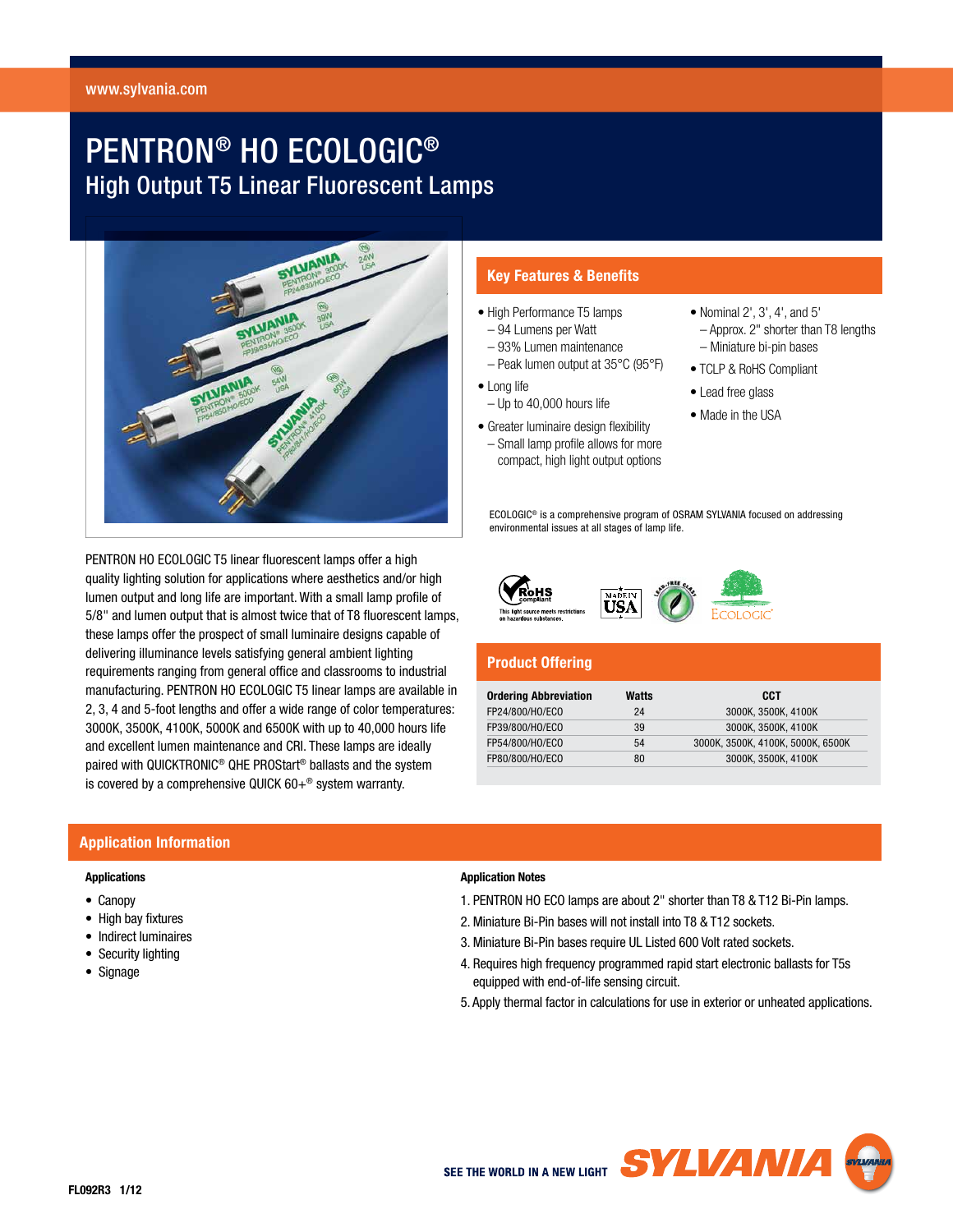# **Specification Data**

| <b>Fixture Description:</b> | <b>Type</b> |
|-----------------------------|-------------|
| Project/Job:                |             |
| SYLVANIA lamp:              |             |
| SYLVANIA ballast:           |             |
| Notes:                      |             |

# **Ordering Information**

| Item<br><b>Number</b> | Ordering<br><b>Abbreviation</b> | Wattage | <b>Nominal</b><br>Length (in) | <b>Initial</b><br>Lumens<br>$@25^\circ C$ | Mean*<br>Lumens<br>@25°C | <b>Initial</b><br>Lumens<br>$@35^{\circ}C$ | Mean*<br>Lumens<br>$Q$ 35 $°C$ | <b>Average Rated Life</b>                       |                                                  |            |            |
|-----------------------|---------------------------------|---------|-------------------------------|-------------------------------------------|--------------------------|--------------------------------------------|--------------------------------|-------------------------------------------------|--------------------------------------------------|------------|------------|
|                       |                                 |         |                               |                                           |                          |                                            |                                | Programmed<br><b>Rapid Start</b><br>3 hrs/start | Programmed<br><b>Rapid Start</b><br>12 hrs/start | <b>CCT</b> | <b>CRI</b> |
| 20928                 | FP24/830/HO/ECO                 | 24      | 24                            | 1,750                                     | 1,630                    | 2,000                                      | 1,860                          | 30,000                                          | 36,000                                           | 3000K      | 85         |
| 20929                 | FP24/835/HO/ECO                 | 24      | 24                            | 1,750                                     | 1,630                    | 2,000                                      | 1,860                          | 30,000                                          | 36,000                                           | 3500K      | 85         |
| 20931                 | FP24/841/HO/ECO                 | 24      | 24                            | 1,750                                     | 1,630                    | 2,000                                      | 1,860                          | 30,000                                          | 36,000                                           | 4100K      | 85         |
| 20932                 | FP39/830/HO/ECO                 | 39      | 36                            | 3,100                                     | 2,885                    | 3,500                                      | 3,255                          | 30,000                                          | 36,000                                           | 3000K      | 85         |
| 20933                 | FP39/835/HO/ECO                 | 39      | 36                            | 3,100                                     | 2,885                    | 3,500                                      | 3,255                          | 30,000                                          | 36,000                                           | 3500K      | 85         |
| 20934                 | FP39/841/H0/ECO                 | 39      | 36                            | 3,100                                     | 2,885                    | 3,500                                      | 3,255                          | 30,000                                          | 36,000                                           | 4100K      | 85         |
| 20903                 | FP54/830/HO/ECO                 | 54      | 48                            | 4,450                                     | 4,140                    | 5,000                                      | 4,650                          | 30,000                                          | 40,000                                           | 3000K      | 85         |
| 20904                 | FP54/835/HO/ECO                 | 54      | 48                            | 4,450                                     | 4,140                    | 5,000                                      | 4,650                          | 30,000                                          | 40,000                                           | 3500K      | 85         |
| 20906                 | FP54/841/H0/ECO                 | 54      | 48                            | 4,450                                     | 4,140                    | 5,000                                      | 4,650                          | 30,000                                          | 40,000                                           | 4100K      | 85         |
| 20949                 | FP54/850/HO/ECO                 | 54      | 48                            | 4,310                                     | 4,000                    | 4,900                                      | 4,555                          | 30,000                                          | 40,000                                           | 5000K      | 85         |
| 20862                 | FP54/865/HO/ECO                 | 54      | 48                            | 4,100                                     | 3,700                    | 4,750                                      | 4,420                          | 30,000                                          | 40,000                                           | 6500K      | 85         |
| 20935                 | FP80/830/HO/ECO                 | 80      | 60                            | 6,150                                     | 5,720                    | 7,000                                      | 6,510                          | 25,000                                          | 30,000                                           | 3000K      | 85         |
| 20936                 | FP80/835/HO/ECO                 | 80      | 60                            | 6,150                                     | 5,720                    | 7,000                                      | 6,510                          | 25,000                                          | 30,000                                           | 3500K      | 85         |
| 20937                 | FP80/841/HO/ECO                 | 80      | 60                            | 6,150                                     | 5,720                    | 7,000                                      | 6,510                          | 25,000                                          | 30,000                                           | 4100K      | 85         |
|                       | *Measured at 40% of rated life. |         |                               |                                           |                          |                                            |                                |                                                 |                                                  |            |            |

**FP 80 / 8 30 / HO / ECO®** Fluorescent Wattage: 8 = 85 CRI 30 = 3000K CCT High Output ECOLOGIC®<br>PENTRON® T5 H0 24, 39, 54 35 = 3500K CCT, 41 = 4100K CCT PENTRON® T5 HO 24, 39, 54 35 = 3500K CCT, 41 = 4100K CCT  $\sim$  50  $\pm$  5000K CCT, 65  $\pm$  6500K CCT  $\sim$  5000K CCT, 65  $\pm$  6500K CCT **Ordering Guide**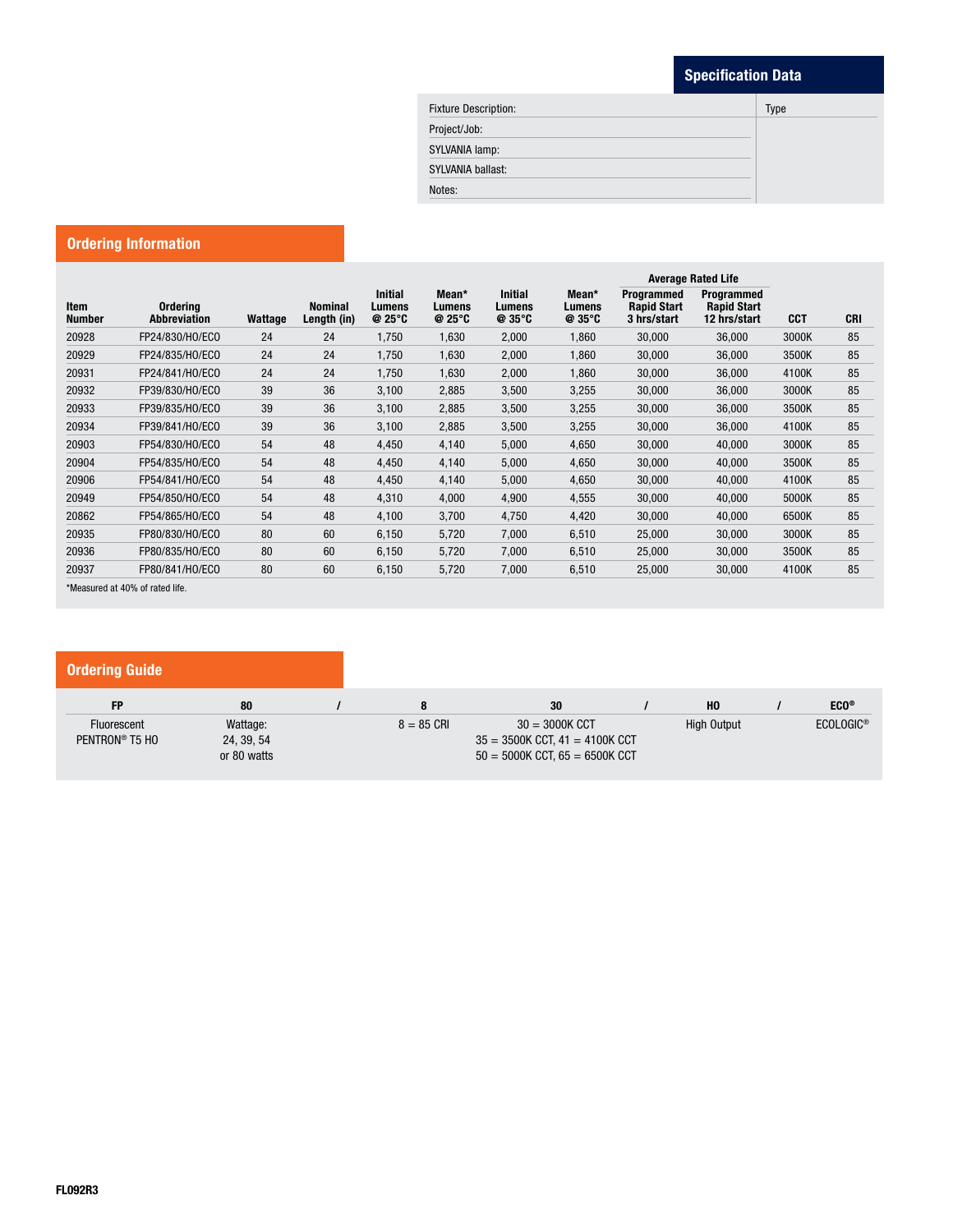#### **Technical Information**

#### **Dimensions**

| <b>Ordering</b><br><b>Abbreviation</b> | (A) Max. Overall<br>Length<br>$mm$ (in.) | (B) Base Face to<br><b>Opposite Pin</b><br>mm (in.) | (C) Base Face<br>to Base Face<br>mm (in.) | (D) Max. Outside<br><b>Diameter</b><br>mm (in.) |  |
|----------------------------------------|------------------------------------------|-----------------------------------------------------|-------------------------------------------|-------------------------------------------------|--|
| <b>FP24/HO</b>                         | 563.2 (22.17)                            | 553.7 - 556.1 (21.80 - 21.89)                       | 547.1 - 549.0 (21.54 - 21.61)             | 17.0 (0.67)                                     |  |
| <b>FP39/HO</b>                         | 863.2 (33.89)                            | 853.7 - 856.1 (33.61 - 33.70)                       | 847.1 - 849.0 (33.35 - 33.43)             | 17.0 (0.67)                                     |  |
| <b>FP54/HO</b>                         | 1163.2 (45.80)                           | 1153.7 - 1156.1 (45.42 - 45.52)                     | 1147.1 - 1149.0 (45.16 - 45.24)           | 17.0 (0.67)                                     |  |
| <b>FP80/HO</b>                         | 1463.2 (57.61)                           | 1453.7 - 1456.1 (57.23 - 57.33)                     | 1447.1 - 1449.0 (56.97- 57.05)            | 17.0 (0.67)                                     |  |

**Typical Fluorescent Lamp Mortality Fluorescent Lamp Lumen Maintenance**





\* Lumen output continues to decrease throughout the life of a fluorescent lamp.

## **Related Literature**

**For optimum system performance and warranty pair with QUICKTRONIC® electronic ballast systems:**

Ballast Technology Applications & Specification Guide (Literature Code: ECS-Electronic2009) QUICK 60+® System Warranty (Literature Code: ECS140)